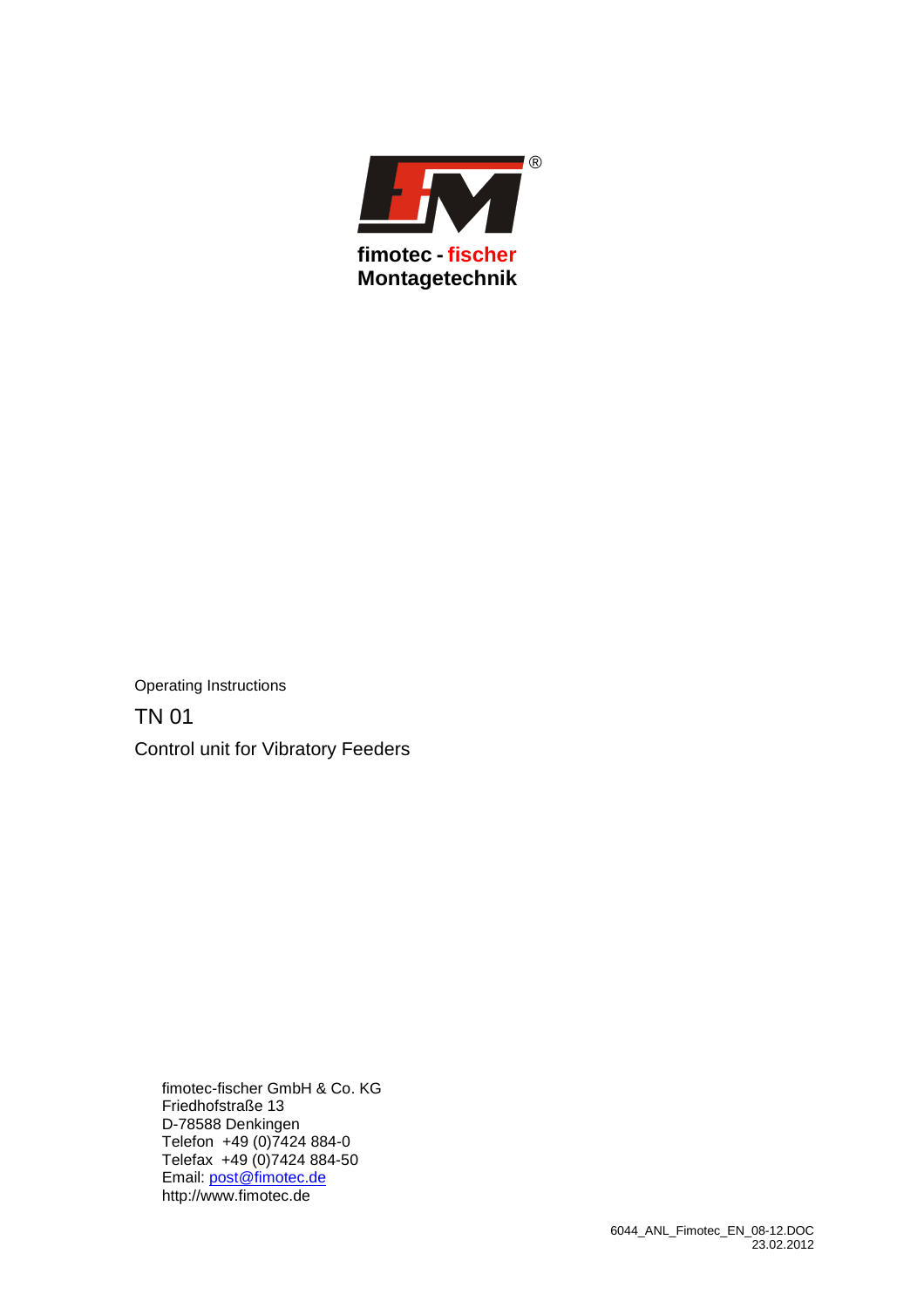

## **User Technical Safety Information**

This description contains the necessary information for the correct application of the product described below. It is intended for use by technically qualified personal.

Qualified personnel are persons who, because of their training, experience and position as well as their knowledge of appropriate standards, regulations, health and safety requirements and working conditions, are authorised to be responsible for the safety of the equipment, at all times, whilst carrying out their normal duties and are therefore aware of, and can report, possible hazards (Definition of qualified employees according to IEC 364)

## **Safety Instructions**

The following instructions are provided for the personal safety of operators and also for the protection of the described product and connected equipment.



## **Warning!**

Hazardous Voltage Failure to observe can kill, cause serious injury or damage

- Isolate from mains before installation or dismantling work, as well as for fuse changes or post installation modifications.
- Observe the prescribed accident prevention and safety rules for the specific application.
- Before putting into operation check if the rated voltage for the unit conforms with the local supply voltage.
- Emergency stop devices must be provided for all applications. Operation of the emergency stop must inhibit any further uncontrolled operation.
- **Electrical connections must be covered**
- **The earth connection must be checked, for correct function, after installation.**

### **Specified Use**

The units described herein are electrical controllers for installation in industrial plant. They are designed for power adjustment on vibratory feed equipment.

#### **Contents**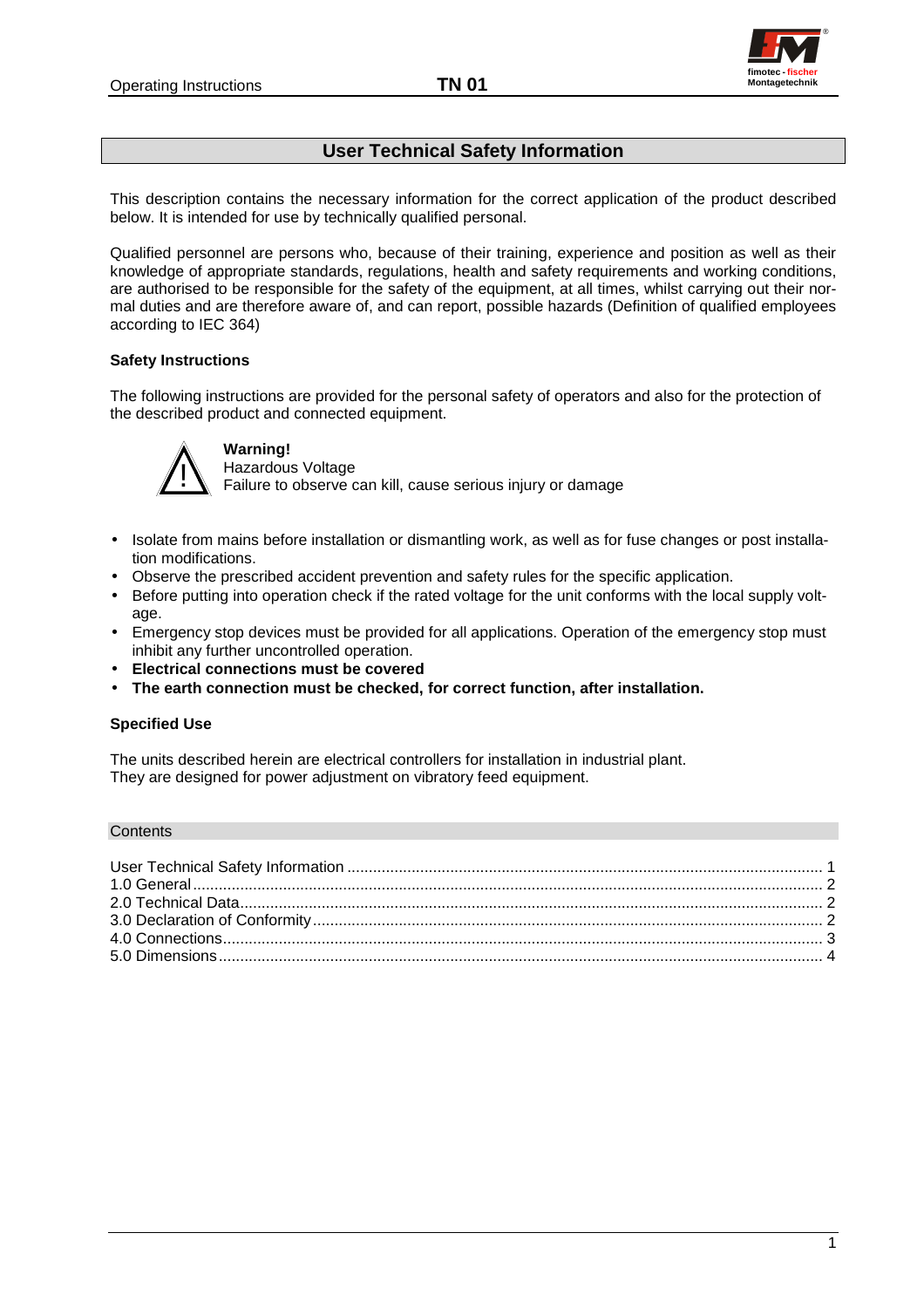**fimotec Montagetechnik - fischer**

®

# **1.0 General**

Electronic control units for stepless adjustment of vibratory feeder throughput. The range of "TN 01" controllers are available as enclosed units for fitting directly onto feeding and sorting systems. The control units are suitable for feeders with a vibrating frequency of 50 Hz (60 Hz) and 100 Hz (120 Hz). The frequency is selected by using an internal link-switch on the printed circuit board. The feeder throughput can be adjusted by using either a potentiometer or analogue signals 0... 10 V, DC or 0...20 mA. An enable input is available for Stop/Start operation from contacts or a supervisory control system. Vmin and Vmax trimmers are provided to limit the throughput adjustment range. An integral soft-start reduces jolting when the unit is switched on or enabled.

The enclosed version includes mains input and feeder output cables. In the front panel there is a mains switch, fuse and throughput adjustment potentiometer. The potentiometer can be used to set the feed rate from 0...100%.

The panel mounting version is designed for fitting onto a chassis plate and all connections are made through plug-in connectors.



#### **2.0 Technical Data**

|                       | <b>TN 01</b>          |
|-----------------------|-----------------------|
| <b>Stock Code</b>     | 6044 22               |
| Supply voltage        | 115/240 V, +/- 10 %   |
| Mains frequency       | 50/60 Hz              |
| Output voltage        | 20100 V / 40210 V     |
| Output current        | 0,26 A, max.          |
| Vibrating frequency   | 3000/6000 (3600/7200) |
| Set point source      | Potentiometer 10 kR   |
|                       | 0 10 V, DC, 22 kR     |
|                       | 0 20 mA, 250 R        |
| Enable                | 24 V, DC, 5 mA        |
|                       | Contacts              |
| Construction          | IP 54                 |
| Operating temperature | $0.45 \text{ C}$      |
| Storage temperature   | $-20 + 70$ °C         |
|                       |                       |

#### **3.0 Declaration of Conformity**

We declare that these products conform with the following standards and directives.: EN 61000-6-4 and EN 61000-6-2 in accordance with Directive 2004/108/EC.

2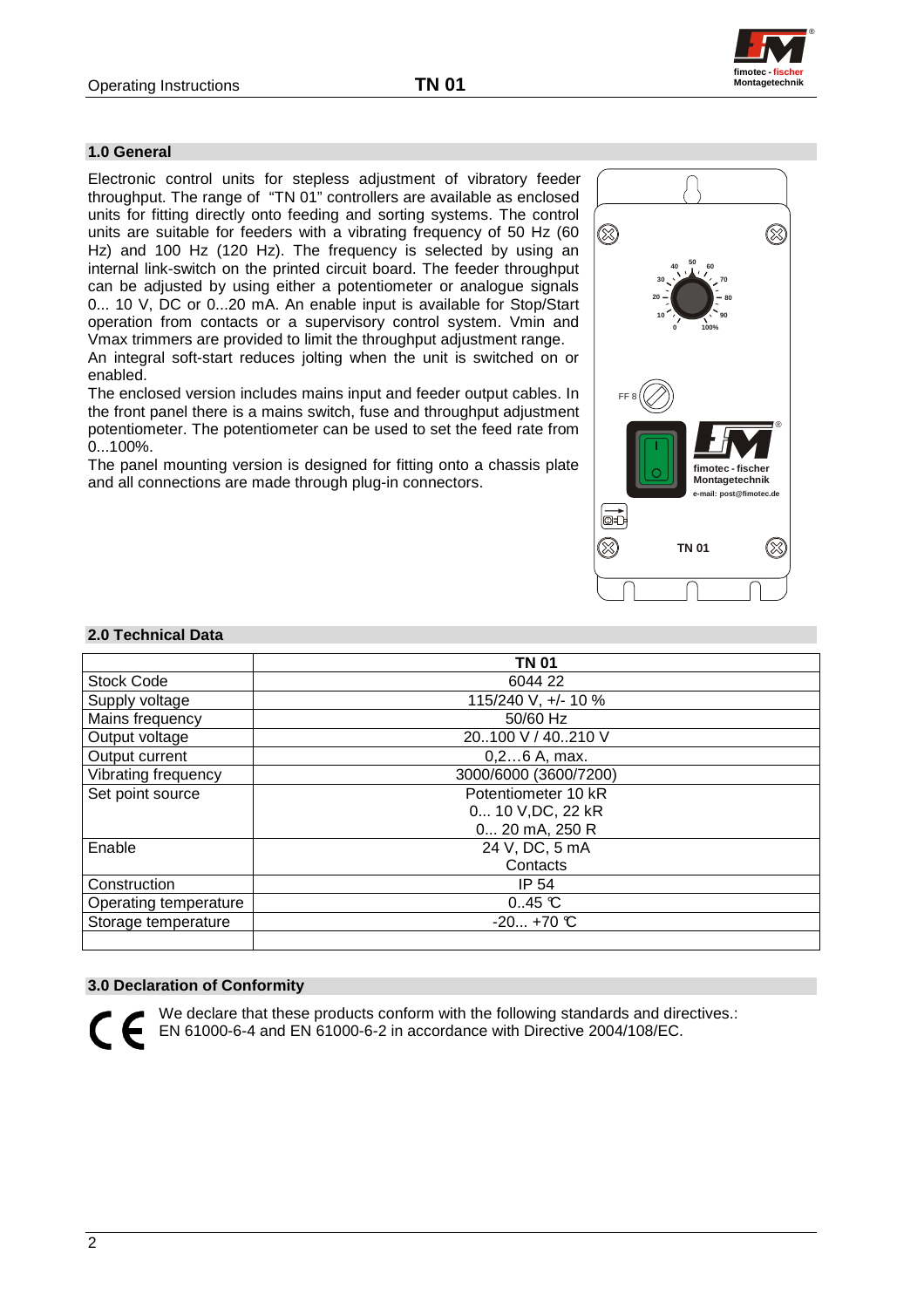

## **4.0 Connections**